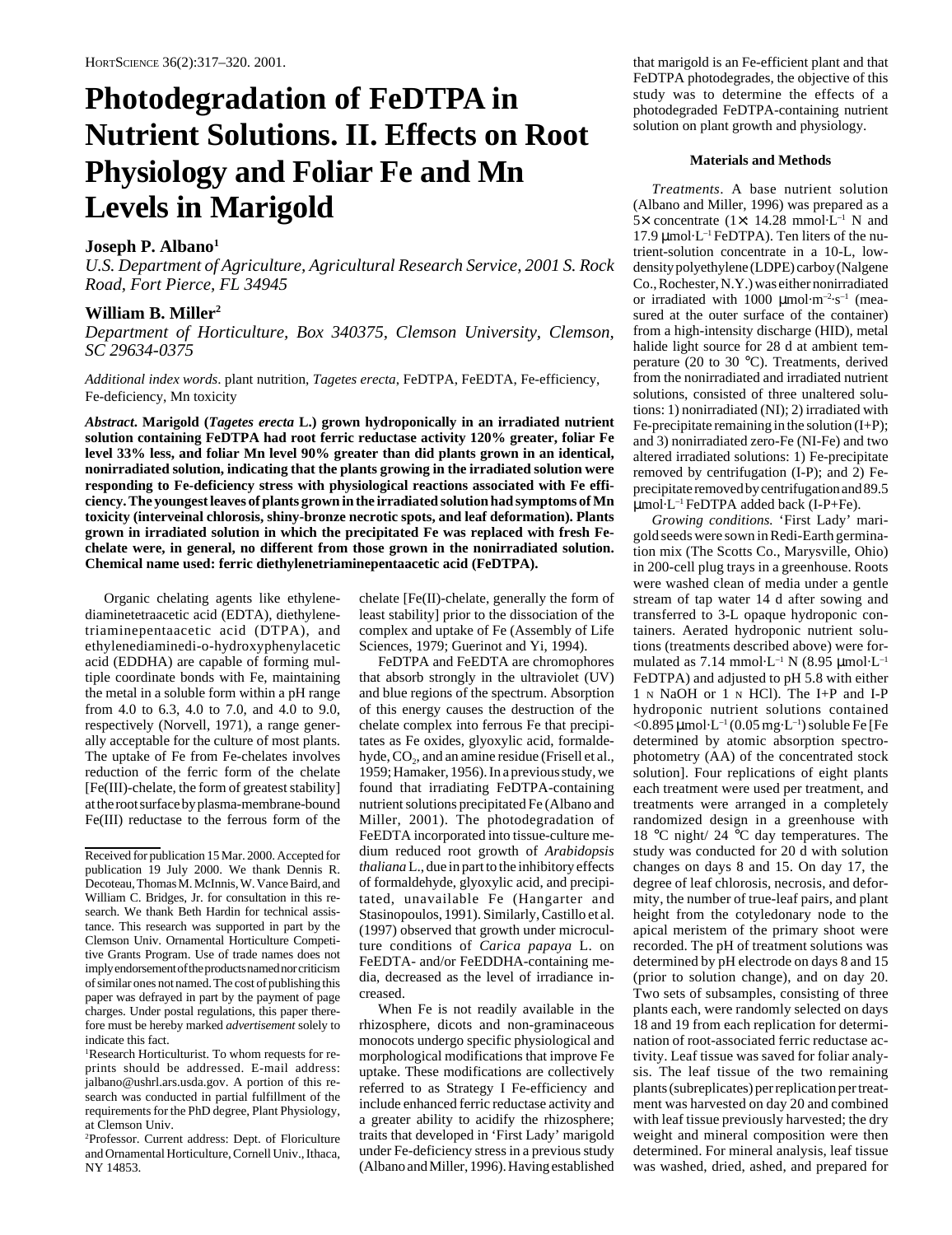AA as described previously (Albano et al., 1996).

*Quantification of root reduction of Fe(III)*. Root-associated Fe(III) reduction was determined as described by Albano and Miller (1996), with the following modifications: whole root systems were placed in 40 mL of the oxygenated Na<sub>2</sub>-bathophenanthrolinedisulfonic acid (BPDS) assay solution. Absorbance by the assay solution was read at 535 nm after 20 min and the concentration of Fe(II)- BPDS produced was calculated using an extinction coefficient of 22.14·mm<sup>-1</sup>·cm<sup>-1</sup> (Welch et al., 1993).

*Statistics*. Data were analyzed by analysis of variance (ANOVA) to determine the effects of treatments. Calculations were performed with the general linear model (GLM) procedure of SAS (SAS Institute, Cary, N.C.). Means were separated and planned comparisons were made using LSD or pairwise *t* tests.

### **Results and Discussion**

*Effects on growth*. The leaves of 'First Lady' marigold plants grown in solutions of NI and NI-Fe treatments (i.e., the controls), were normal and entirely chlorotic, respectively (Table 1 and Fig. 1A). The leaf symptoms that developed on the NI-Fe plants were typical Fe-deficiency symptoms (i.e., chlorosis of newly developing leaves). The leaves of plants grown in I+P and I-P solutions developed symptoms similar to those of NI-Fe plants except that the newly developing leaves were chlorotic interveinally, not entirely chlorotic (Figs. 1B and 2, and Table 1). Leaves of plants grown in the I-P+Fe solution appeared normal and did not differ from those of plants in NI solutions (Fig. 1A and Table 1), indicating that any soluble toxic byproduct of FeDTPA photodegradation (i.e., glyoxylic acid and possibly formaldehyde) were at nontoxic levels.

Plant height and number of true-leaf pairs per plant varied slightly among treatments, averaging 2.2 cm and 3 true-leaf pairs, respectively, over all treatments (Table 1). Plants in the I-P+Fe and NI-Fe treatments produced the greatest and least dry weight per plant (69 and 27 mg, respectively) (Table 1) and greatest and least root fresh weight per plant (280 and 120 mg, respectively) (Table 2). However, plants grown in the I-P+Fe solution had greater leaf dry weight than did plants grown in the NI solution (control). Although it is generally accepted that the intact, nonphotodegraded, chelating agent is absorbed by roots only in very small quantities (Römheld and Marschner, 1983; Tiffin et al., 1959), we believe that the amine residues produced by photodegradation of the chelating agent may be readily absorbed, serving as an additional N source or stimulating plant growth in some other way. This, however, is only speculation, since N content of leaves and amine composition of the irradiated solutions were not determined.

*Effects on Fe content of leaves*. Foliar Fe was greatest in plants grown in solutions Table 1. Effects of irradiation of the hydroponic nutrient solution on leaf appearance, plant height, number of true-leaf pairs, leaf dry weight, and leaf Fe and Mn concentrations of 'First Lady' marigold plants.

|                                                    | Leaf<br>appearance <sup>y,x</sup> |                   |           | Height <sup>x</sup> | True-leaf<br>pairs <sup>x</sup> | Leaf<br>$DW^w$  | Leaf mineral<br>concn <sup>w</sup> ( $\mu$ g·g <sup>-1</sup> ) |        | Fe : Mn |
|----------------------------------------------------|-----------------------------------|-------------------|-----------|---------------------|---------------------------------|-----------------|----------------------------------------------------------------|--------|---------|
| Treatment <sup>z</sup> Chlorosis Necrosis Deformed |                                   |                   |           | (cm)                | (no.)                           | (mg)            | Fe                                                             | Mn     | ratio   |
| NI                                                 | $1.13 \text{ c}^v$                | 1.00c             | 1.38c     | 1.7 <sub>b</sub>    | 3.0a                            | 52 <sub>h</sub> | 149 h                                                          | 435c   | 1:3     |
| $I+P$                                              | 2.91 <sub>b</sub>                 | $4.13$ ab         | 2.34h     | 3.0a                | 3.0a                            | $63$ ab         | 115 c                                                          | 839 h  | 1:7     |
| $I-P+Fe$                                           | 1.00c                             | 1.00c             | 1.09c     | 2.4ab               | 3.0a                            | 69 a            | 276a                                                           | 446 c  | 1:2     |
| $I-P$                                              | 2.87 <sub>b</sub>                 | 4.48 a            | $2.81$ ab | $2.2$ ab            | 3.0a                            | 53 b            | 85 d                                                           | 986 a  | 1:12    |
| NI-Fe                                              | 5.00a                             | 4.00 <sub>b</sub> | 2.84 a    | 1.6 b               | 2.6 <sub>b</sub>                | 27c             | 55 e                                                           | 909 ab | 1:17    |

<sup>2</sup>Treatments consisted of a 0.5× lab-prepared nutrient solution, pH 5.8 (14.28 mmol·L<sup>-1</sup> N, 17.9 µmol·L<sup>-1</sup> Fe, 1×) nonirradiated (NI), irradiated-precipitate retained (I+P), irradiated-precipitate removed and FeDTPA added back  $(I - P + Fe)$ , irradiated-precipitate removed  $(I-P)$ , and nonirradiated-minus Fe (NI-Fe).  $y^y$ Chlorosis: 1 = normal green, 2 = pale green, 3 = interveinal chlorosis, 4 = leaves mostly chlorotic, and 5 = leaves entirely chlorotic. Necrosis:  $1 =$  none,  $2 =$  light brown,  $3 =$  brown,  $4 =$  bronze, and  $5 =$  shiny bronze. Leaf deformation:  $1 = normal$ ,  $2 = some$  leaflet downward cupping and crinkling,  $3 = more$  pronounced leaflet downward cupping and crinkling,  $4 =$  misshapen, and  $5 =$  severely misshapen. x Recorded 17 d after initiating treatments.

wRecorded 18–20 d after initiating treatments.

Mean separation within columns by  $LSD$ ,  $P \leq 0.05$ .





Fig. 1. Representative plants growing hydroponically in 0.5× lab-prepared nutrient solutions, pH 5.8 (14.28 mmol·L<sup>-1</sup> N, 17.9  $\mu$ mol·L<sup>-1</sup> FeDTPA is 1×), 17 d after initiating treatments. Treatments from left to right: (**A**) nonirradiated (NI), irradiated-precipitate removed (by centrifugation) and FeDTPA added back (I-P+Fe), and nonirradiated-minus Fe (NI-Fe); (**B**) irradiated-precipitate retained (I+P), irradiated-precipitate removed (by centrifugation) and FeDTPA added back (I-P+Fe), and irradiated-precipitate removed [(by centrifugation) (I-P)]. Nutrient solutions [10-L of the nutrient-solution concentrate (5×) in 10-L LDPE carboys] were irradiated with 1000  $\mu$ mol $m^2s^{-1}$  with a HID light source for 28 d (solution temperature 20 to 30 °C).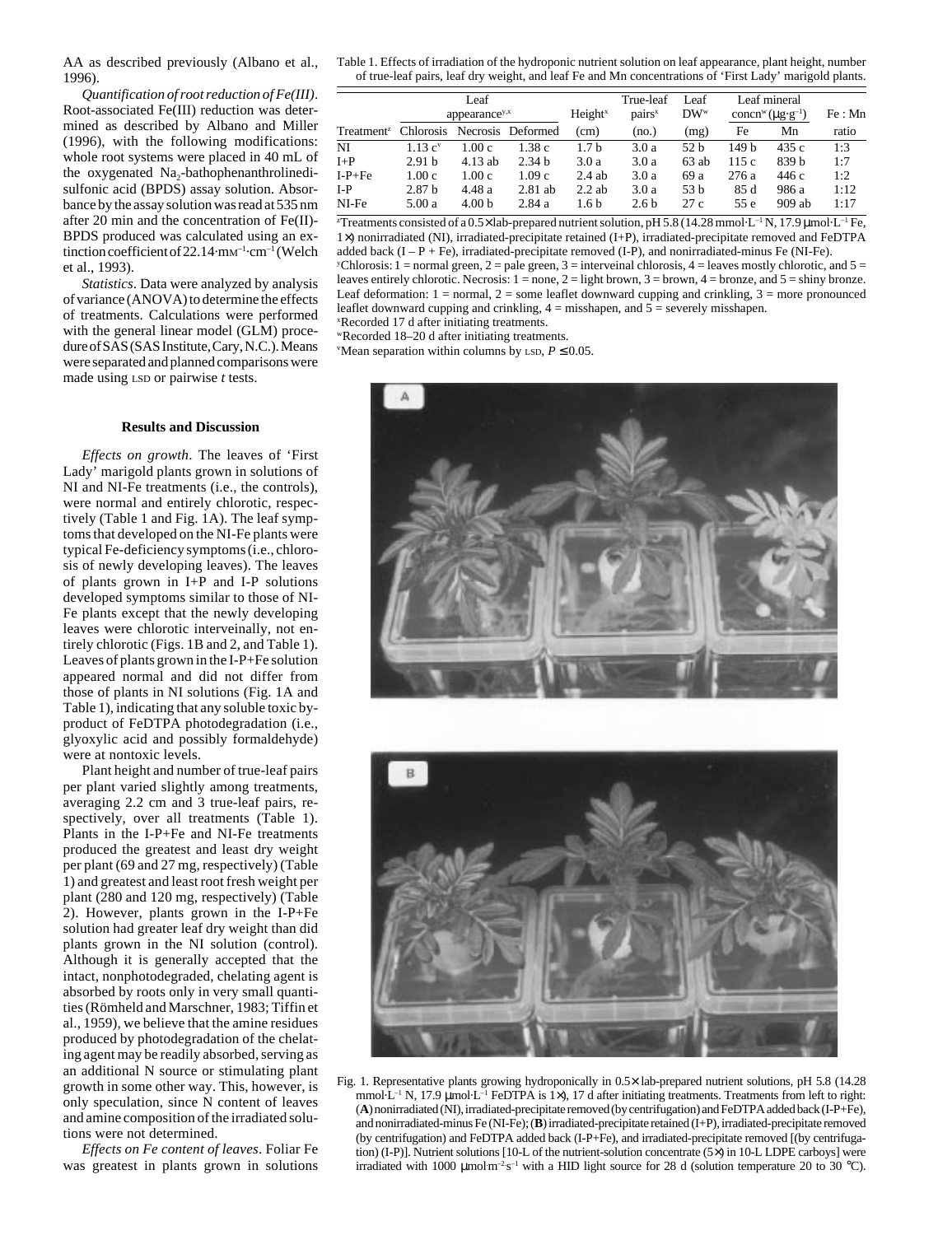Table 2. Effects of irradiation of the hydroponic nutrient solution on root fresh weight (root FW) of 'First Lady' marigold, hydroponic solution pH (rhizosphere pH), and root-associated ferric reduction for 'First Lady' marigold grown hydroponically in  $0.5\times$  lab-prepared nutrient solution (14.28 mmol·L<sup>-1</sup> N, 17.9  $\mu$ mol·L<sup>-1</sup> Fe, 1×).

|                        | Root FW               |                   | Ferric reduction  |                   |                    |                                     |
|------------------------|-----------------------|-------------------|-------------------|-------------------|--------------------|-------------------------------------|
| Treatment <sup>z</sup> | (mg)                  | Day 8             | Day 15            | Day 20            | Avg.               | $(\mu$ mol·g $FM^{-1}\cdot h^{-1})$ |
| NI                     | $240$ ab <sup>y</sup> | 5.35 ab           | 4.93a             | 4.86 a            | 5.05a              | 0.93d                               |
| $I+P$                  | 230 <sub>b</sub>      | 5.02 <sub>b</sub> | 4.45 <sub>b</sub> | 4.35c             | 4.60 <sub>b</sub>  | 2.02 <sub>b</sub>                   |
| $I-P+Fe$               | 280 a                 | 5.65 a            | 4.59 <sub>b</sub> | 4.57 <sub>b</sub> | 4.93a              | 0.83d                               |
| $I-P$                  | 210 <sub>b</sub>      | 5.06 <sub>b</sub> | 4.22c             | 4.12 d            | 4.46 <sub>bc</sub> | 1.48c                               |
| NI-Fe                  | 120c                  | 4.61c             | 4.17 c            | 4.48 bc           | 4.42c              | 2.73a                               |

z Treatments consisted of nutrient solutions nonirradiated (NI), irradiated-precipitate retained (I+P), irradiated-precipitate removed and FeDTPA added back (I-P+Fe), irradiated-precipitate removed (I-P), and nonirradiated-minus Fe (NI-Fe).

Mean separation within columns by  $\text{LSD}, P \leq 0.05$ .



Fig. 2. Interveinal chlorosis and some leaf deformation typical of the youngest leaves of plants growing hydroponically in the irradiated [precipitate retained (I+P)] and irradiated [precipitate removed (by centrifugation) (I-P)] nutrient solutions 17 d after initiating treatments. Nutrient solutions (pH 5.8) were 0.5× (14.28 mmol·L<sup>-1</sup> N, 17.9 µmol·L<sup>-1</sup> FeDTPA is 1×) and were derived from irradiating 10-L of the nutrient-solution concentrate (5 $\times$ ) in 10-L LDPE carboys with 1000  $\mu$ mol·m<sup>-2</sup>·s<sup>-1</sup> with a HID light source for 28 d (solution temperature 20 to 30 °C).

containing soluble Fe, i.e., NI and I-P+Fe treatments, at 149 Fe and 276  $\mu$ g·g<sup>-1</sup> Fe, respectively (Table 1). Foliar Fe concentration in plants grown in the I+P solution was intermediate between those of other treatments (115  $\mu$ g·g<sup>-1</sup> Fe) (Table 1). This treatment contained the same quantity of Fe as did the NI and I-P+Fe treatments except that Fe was in an insoluble form because of FeDTPA photodegradation; this clearly shows that the solubility of Fe influences Fe uptake. Foliar Fe was least in plants grown in solutions containing little or no soluble Fe, i.e., I-P and NI-Fe at 85 and 55  $\mu$ g·g<sup>-1</sup> Fe, respectively (Table 1). In general,  $100 \mu g \cdot g^{-1}$  Fe is considered sufficient (Taiz and Zeiger, 1991). Our research, however, has shown that normal, nontoxic Fe levels in 'First Lady' leaf tissue can range from 200 to 600  $\mu$ g·g<sup>-1</sup> Fe (Albano and Miller, 1996, 1998; and Albano et al., 1996). Also, based on this study and previous work in hydroponics, the critical concentration for inducing Fe deficiency in leaves of 'First Lady' marigold is below 70 µg·g–1 Fe (Albano et al., 1996).

*Effects on Mn content of leaves*. Leaves of

plants grown in solutions containing soluble Fe (NI or I-P+Fe) had Mn concentrations averaging 441 µg·g<sup>-1</sup>. Although leaf Mn levels of  $50 \mu g \cdot g^{-1}$  are considered adequate (Taiz and Zeiger, 1991), normal, nontoxic Mn levels in 'First Lady' leaf tissue can range from 100 to 400  $\mu$ g·g<sup>-1</sup> Mn (Albano and Miller, 1996, 1998; Albano et al., 1996).

Foliar Mn concentration was greatest, averaging  $911\mu g \cdot g^{-1}$ , in plants grown in solutions containing insoluble or no Fe, i.e., I+P, I-P, or NI-Fe treatments (Table 1). This level of foliar Mn is probably toxic, contributing to or causing the symptoms that developed in leaves of those plants. Symptoms of Mn toxicity induced by 0.364 mm MnCl, in 'First Lady' marigold grown hydroponically included leaf deformity (leaf crinkling/ leaf tissue "puckering" between veins) and small, shiny-bronze necrotic spots of irregular shape in young leaves (Albano et al., 1996), symptoms that did not fully match the current symptoms. Other sources indicate that interveinal chlorosis also could be a symptom of Mn toxicity in young leaves (Marschner, 1995). The equilibrium between ferric and ferrous Fe within the plant is Mn-dependent (Somers and Shive, 1942). High leaf tissue Mn : Fe ratios result in the biologically inactive ferric Fe to dominate, leading to Fe deficiency (interveinal chlorosis) and Mn toxicity [small, shinybronze necrotic spots  $(MnO<sub>2</sub>-induced)$ polyphenol oxidation) and leaf deformity (a result of Mn-induced Ca deficiency)]. Symptoms very similar to these were observed on leaves of plants growing in the I+P and I-P treatments with foliar Fe : Mn ratios of 1:7 and 1:12, respectively (Fig. 1B and 2, and Table 1).

*Effects on ferric reductase activity and rhizosphere acidification*. Plants grown in soluble Fe treatments (NI and I-P+Fe) had lower root-associated ferric reductase activity and less rhizosphere acidification than did plants in the insoluble or no-Fe treatments (I+P, I-P, and NI-Fe) (Table 2). The NI-Fe plants expressed the greatest root reductase activity and ability to acidify the rhizosphere (Table 2). These data indicate that an irradiated Fe-chelate-containing nutrient solution has the potential to influence root physiology associated with Fe acquisition. Root-associated ferric reductase activity increases the plant's capacity to take up Fe, and rhizosphere acidification increases soluble/available Fe, as Fe solubility increases as pH decreases.

In previous work, we found that 'First Lady' marigold grown in nutrient solutions without Fe had foliar Mn concentrations two to four-times greater than in leaves of plants grown in Fe-sufficient nutrient solutions (Albano and Miller, 1996; Albano et al., 1996), as confirmed in this study (Table 1). We also determined that the roots of such plants, as also confirmed in the NI-Fe treatment, had greater ability to acidify the rhizosphere (hydroponic solution) and greater ability to reduce ferric Fe, both of which are traits of Strategy-I Fe-efficiency (Albano and Miller, 1996; Bienfait, 1988). The greater ability of roots to reduce ferric Fe under Fe deficiency conditions results from enhanced expression of root plasma-membrane-bound ferric chelate reductase, which also can reduce Mn (Bienfait, 1988; Guerinot and Yi, 1994; Marschner et al., 1982). Thus, an Feefficient plant under Fe stress has the capacity, because of enhanced production of ferric chelate reductase, to take up large amounts of Mn. This study indicates that when the latter occurs, Mn toxicity can result.

*Conclusions*. In conclusion, we have demonstrated that growing plants in an irradiated FeDTPA-containing hydroponic nutrient solution leads to classic Fe-efficiency reactions (i.e., enhanced expression of ferric chelate reductase and proton excretion) that enhance the uptake of Fe. Ferric chelate reductase can also reduce and facilitate Mn uptake (Marschner et al., 1982). Since irradiated nutrient solutions initially containing FeDTPA have insoluble Fe but maintain Mn solubility, marigold plants will exhibit both Fe deficiency and excessive Mn uptake under hydroponic conditions.